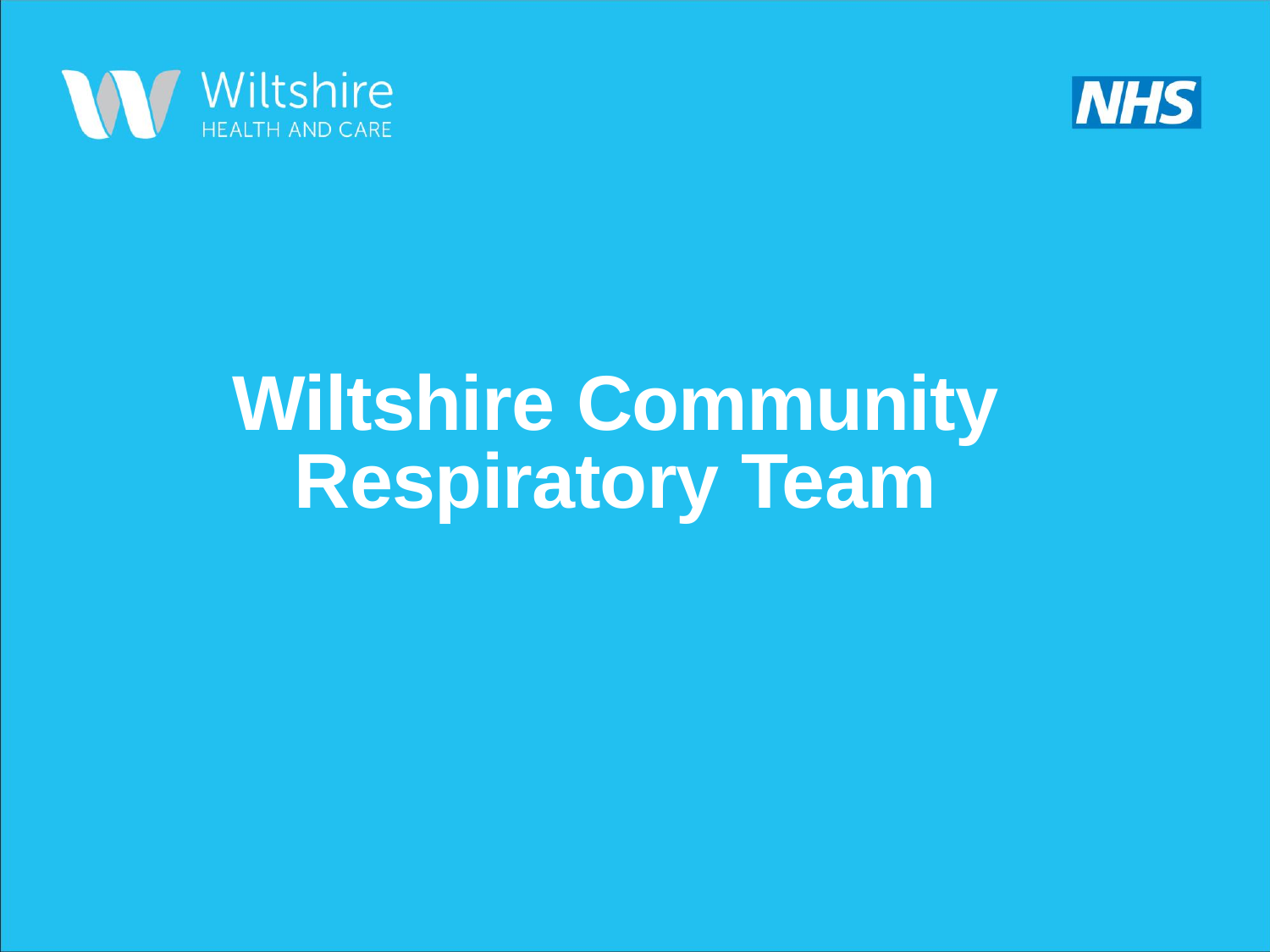



#### **Geographic Area**:

All patient registered to GPs in North, West and East Wiltshire

#### **Team**:

Respiratory Clinical Lead nurse Band 7 (2.0 wte) Respiratory Nurse Band 6 (0.6 wte) Respiratory Physiotherapist Band 6 x 2 (1.8 wte) Assistant Practitioner Band 4 (1.0 wte) Physiotherapy Assistant Band 3 (0.6 wte) Total staff  $= 6.0$  wte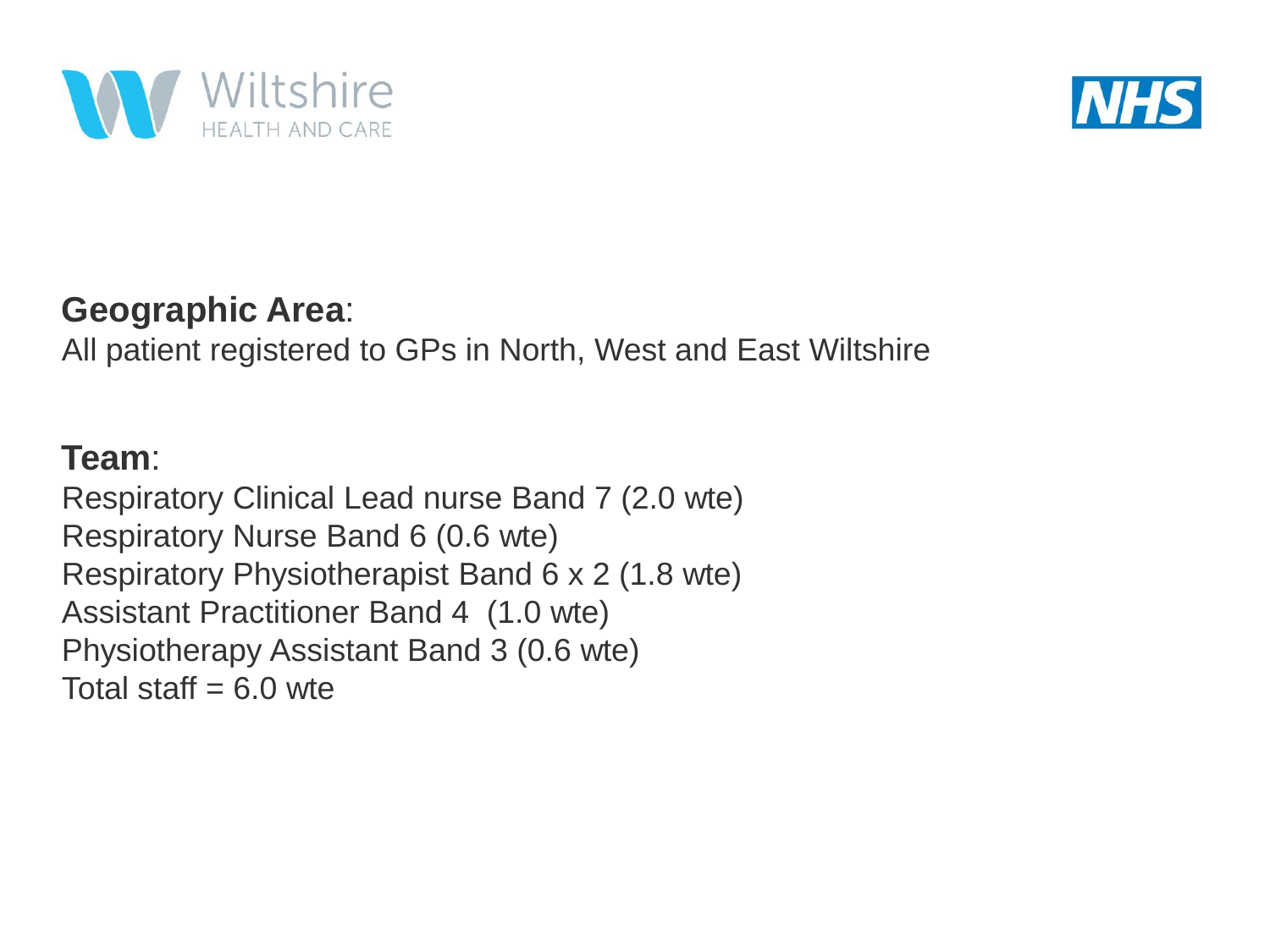



#### **Service provision:**

.

- Complex respiratory care frequent admissions/ housebound/severe disease/end stage/ GP concerns.
- Specialist respiratory nurse support to community teams and practice nurses
- Pulmonary Rehabilitation Programme across North, West and East Wiltshire
- Wiltshire Home Oxygen Service for respiratory and cardiac disease North, West and East Wiltshire. Not commissioned for palliative oxygen prescription.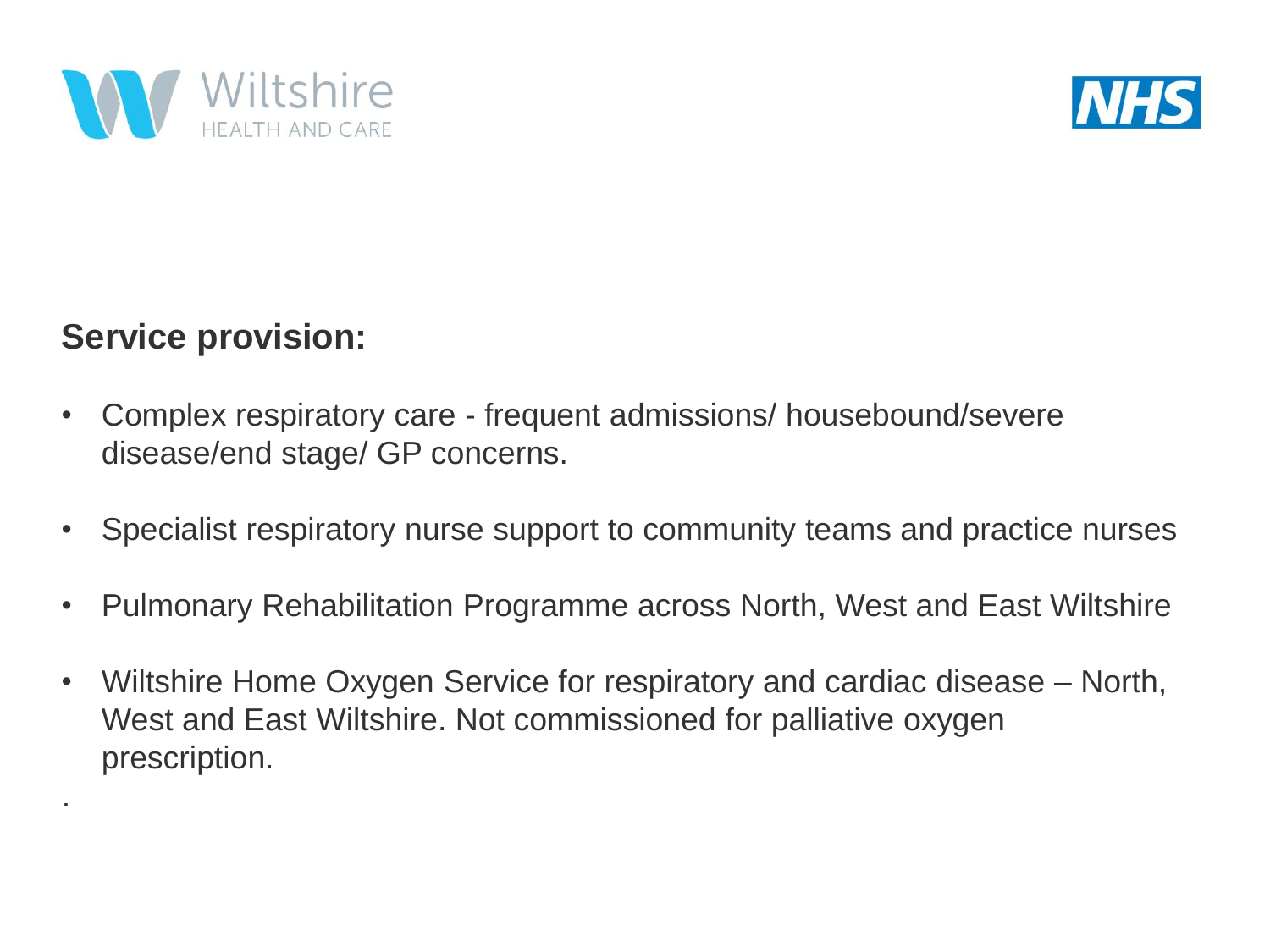



Wiltshire Community Respiratory referral from is available is on Ardens template. Send referral form by Email: [GWH.WiltsO2@nhs.net](mailto:GWH.WiltsO2@nhs.net) Contact the Community Respiratory Team : 01249 456607

Management guidelines and links:

- [BSW COPD Guidance \(August 2019\) –](https://prescribing.bswccg.nhs.uk/wpdm-package/bsw-copd-guidance-august-2019) Wiltshire CCG Medicines Management (bswccg.nhs.uk)
- <https://www.nice.org.uk/guidance/NG115>
- [Key learning points: GOLD COPD 2020 report | Key learning points | Guidelines in](https://www.guidelinesinpractice.co.uk/respiratory/key-learning-points-gold-copd-2020-report/455218.article) **Practice**
- <https://www.brit-thoracic.org.uk/quality-improvement/guidelines>
- [Home Oxygen Service | Air Liquide Homecare UK -](https://www.airliquidehomehealth.co.uk/hcp) Home Oxygen Portal (airliquidehomehealth.co.uk)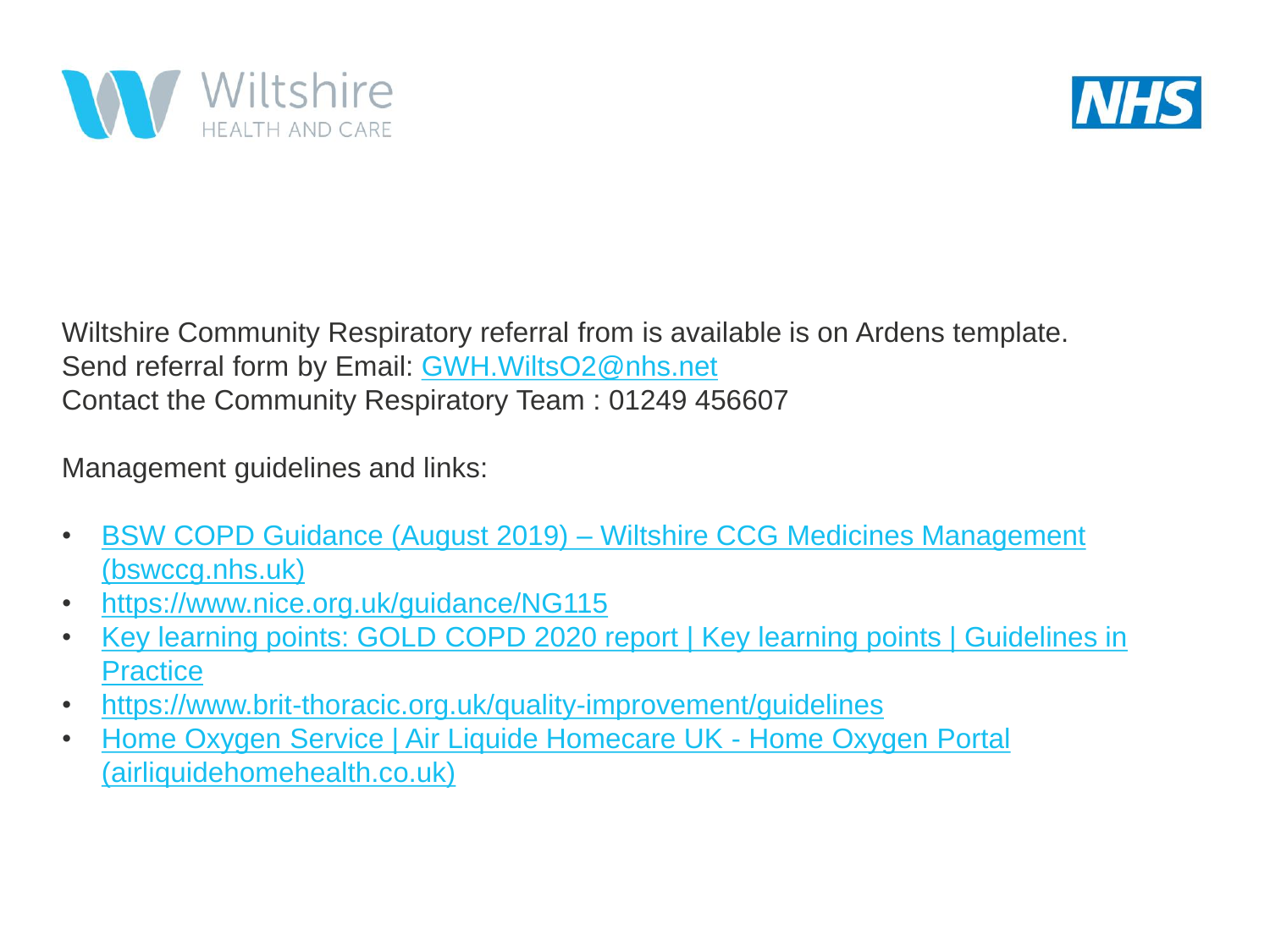



## **Is it Asthma or COPD?**

#### **ASTHMA**

- More intermittent airflow obstruction
- Improvement in airways obstruction with bronchodilators and steroids
- Cellular inflammation with eosinophils, mast cells, Tlymphocytes, and neutrophils in more severe disease
- Broad inflammatory mediator response
- · Airways remodeling

#### **COPD**

- Progressively worsening airflow obstruction
- Often presents in 6<sup>th</sup> decade of life or later in patients
- More permanent airflow  $\bullet$ obstruction; less reversibility and less normalization of airflow obstruction
- Cellular inflammation: neutrophils, macrophages, eosinophils and mast cells may occur
- Emphysema frequently found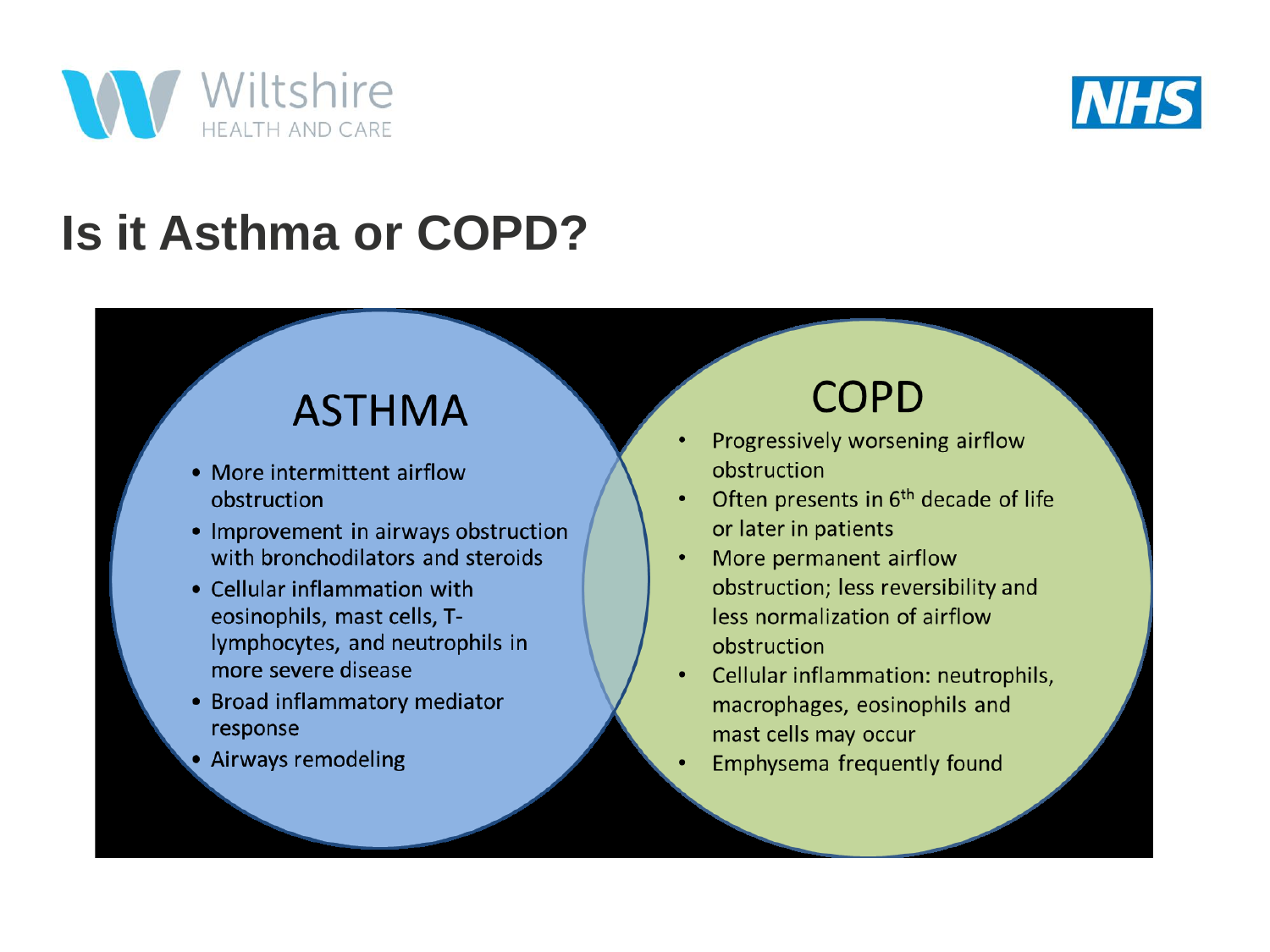



### **Managing Breathlessness - for discussion**

- Respiratory support and education for patients and family members/ carers.
- Breathing control exercises,
- Relaxation
- Address anxiety management
- Pulmonary Rehabilitation
- Appropriate training in use of inhalers correct inhaler technique
- Use of nebulisers yes or no?
- Use of Oxygen yes or no?
- Use of opiates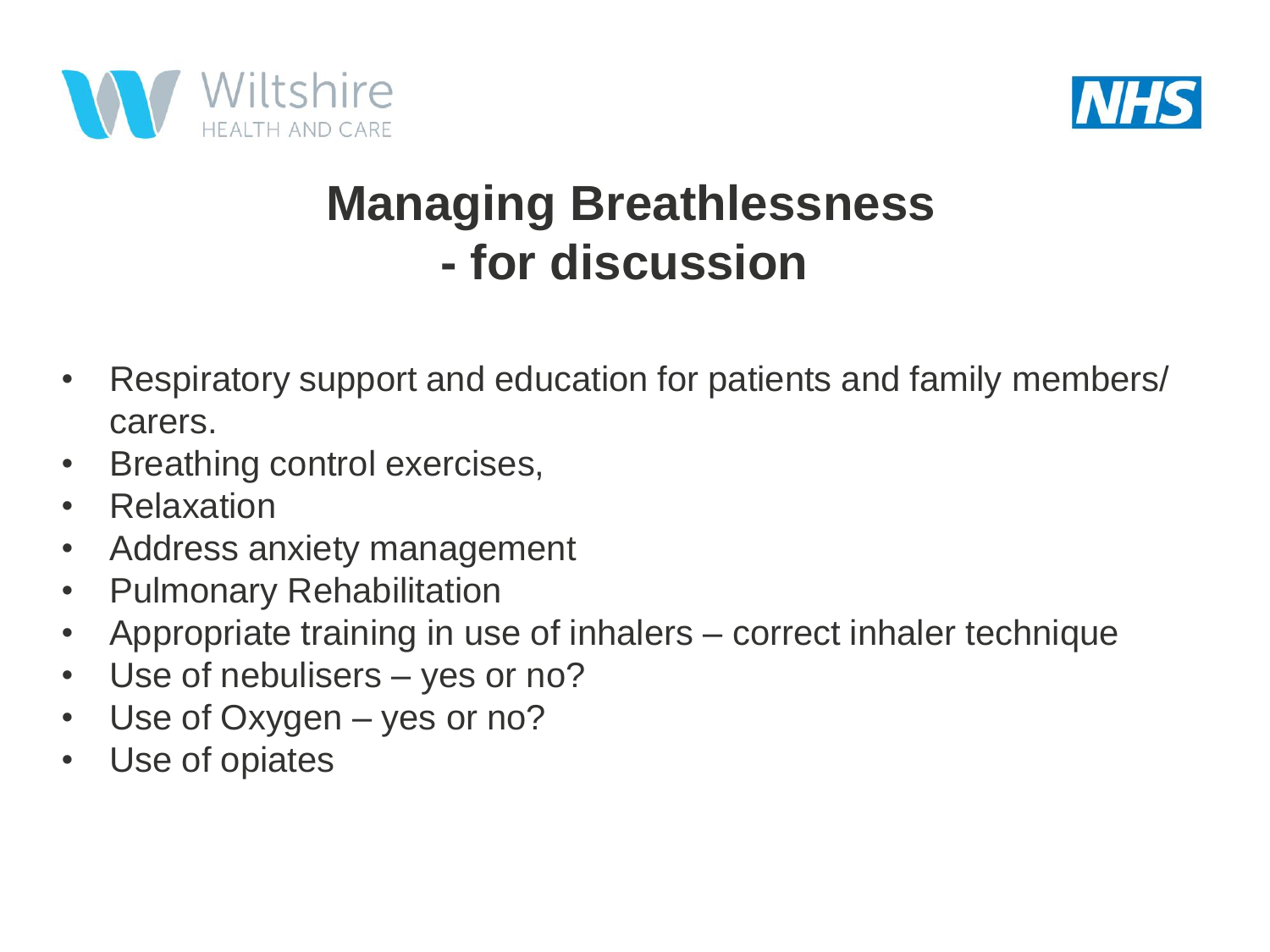



#### **Nebulisers**

Nebulisers are only considered when…

- $\triangleright$  the patient cannot achieve bronchodilator relief with inhalers + aerochamber device.
- $\triangleright$  the patient is discharged home from hospital with a nebuliser to continue or complete a treatment plan.
- $\triangleright$  the patient is not able to activate inhaler
- $\triangleright$  the patient has severe symptoms and admission can be avoided with nebuliser use.

Nebuliser use should be reserved for use in worsening symptoms and then reduced as symptoms improve. The patient should then be supported to achieve equal benefit from inhaler + Aerochamber use.

**Patients should not be encouraged to buy their own nebuliser.** This is because the patient will be responsible for purchasing their own consumables, servicing and repairs.

- The patient should have a practice nurse assessment and review of inhalers,
- If a nebuliser is appropriate the patient can be referred to the community respiratory team for further assessment at home.
- A nebuliser and all appropriate consumables will be ordered from Medequip
- Wiltshire Community teams have 2 nebulisers in stock in case GP needs an urgent nebuliser to avoid a hospital admission.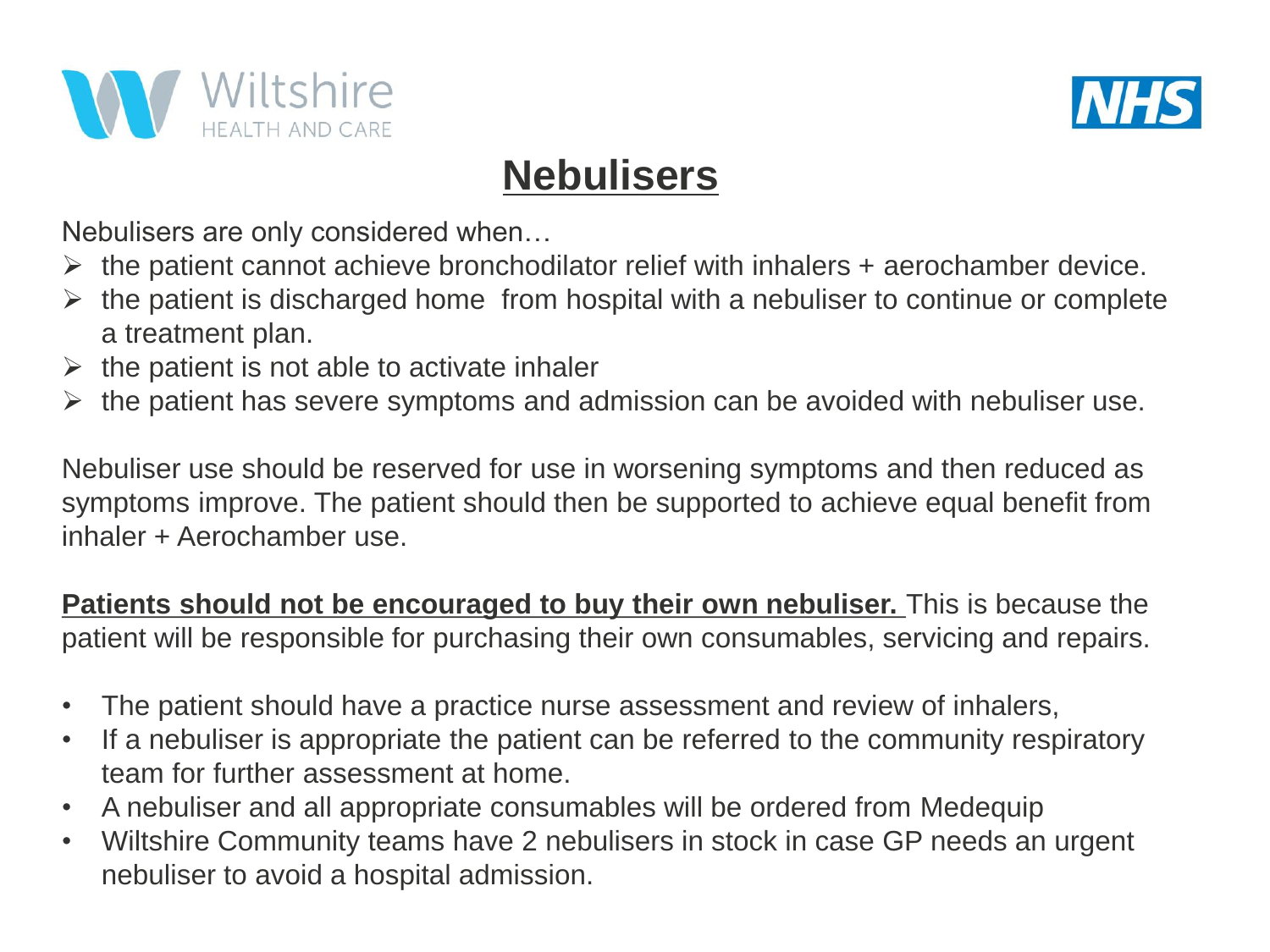



#### **Prescribing Palliative Oxygen**

Community respiratory team is not commissioned to provide Palliative oxygen.

NICE guidance states that Oxygen can be prescribed to palliate end of life symptoms in last few days of life.

GPs can prescribed Palliative oxygen on a PART A HOOF directly.- please always choose a static concentrator for the patient- not a large cylinder.

NB – GPs cannot order ambulatory oxygen so there is often problems and we are asked to do non commissioned work in order to allow the patients to get to appointments etc with oxygen.

**Oxygen is not prescribed for breathlessness.** Other management options need to be considered. e.g. Hospice referral for anxiety/ breathlessness management , prescribing **Opiods**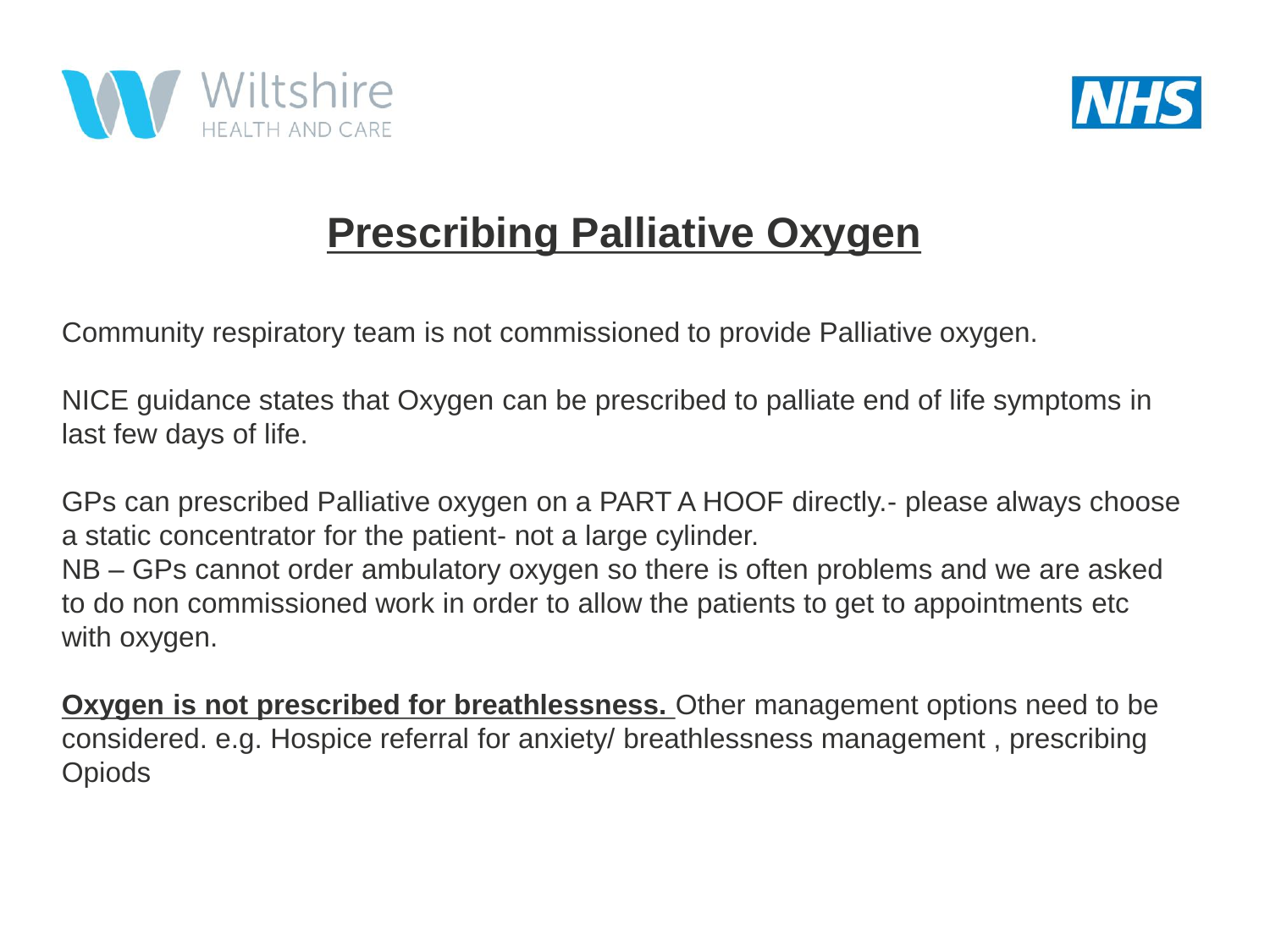



## **Managing COPD exacerbations / Use of Rescue medications.**

Discussion points:

- Asthma exacerbation: [Asthma, acute | Treatment summary | BNF content published by NICE](https://bnf.nice.org.uk/treatment-summary/asthma-acute.html)
- COPD exacerbation:

Scenario: Acute exacerbation | Management | Chronic obstructive pulmonary disease | CKS | NICE

Patient history :

- 2 or more days of worsening COPD symptoms.
- Can they identify if changes in sputum colour and viscosity is it an infection or not?.
- Has the sputum change been present consistently over 2 or more days( often darker and thicker in mornings and improves through the day)
- Have they got a self management plan? Are they following it?
- Can they be seen face to face or on a video call to assess more visually.
- Can you see latest prescribing history re rescue meds? what action do you take?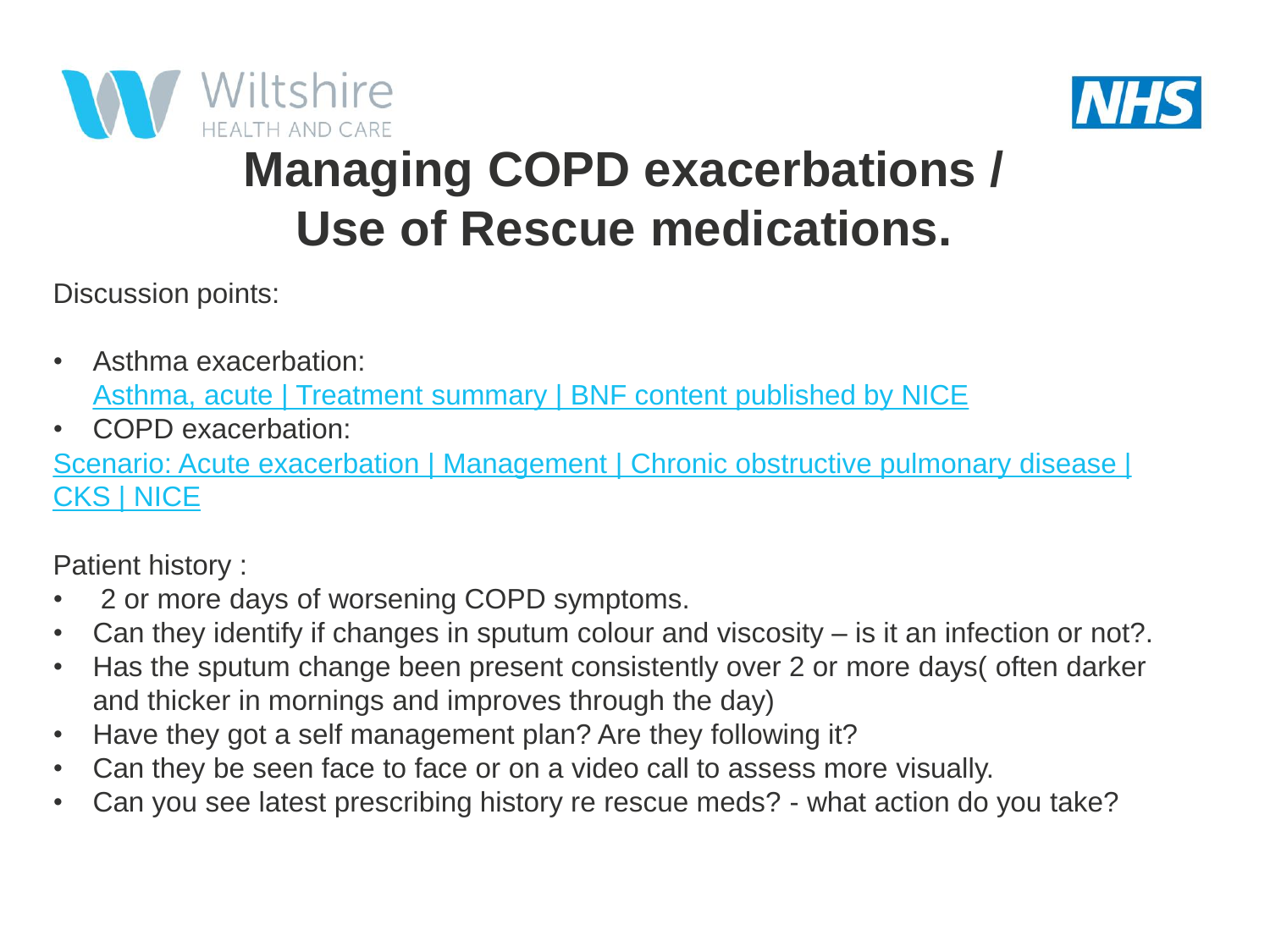



## **Managing COPD rescue medications**

Practicalities of dealing with COPD exacerbations…

- Is it an non infective exacerbation a virus / cold?
- Do they need rescue meds antibiotics +/ steroids?
- If its worsening breathlessness can you rule out other causes before issuing rescue meds too quickly?
- How many times have rescue meds been issued in recent months?
- Are you informing GP to review pt? Who is going to follow up on this exacerbation?
- Consider bone protection for repeated or long term steroids use
- Consider PPI use .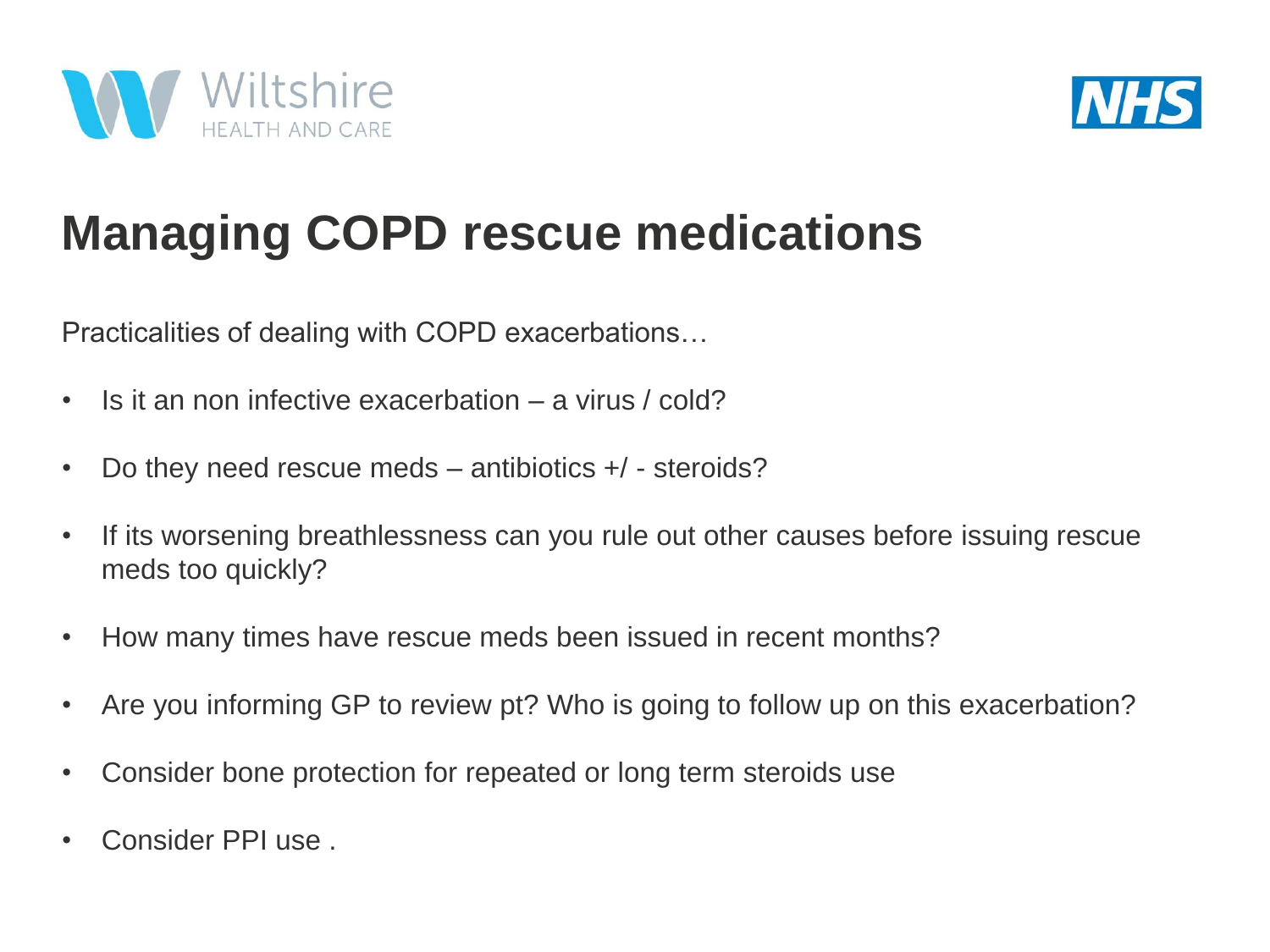



#### Q&A

- What patient are suitable to hold rescue medications at home?
- Rescue medications should not be on repeat prescriptions?  $\bullet$
- Are the patients followed up after requesting rescue meds?  $\bullet$
- Are the patients calling to tell GPs they have started their rescue meds for an exacerbation?  $\bullet$
- Can we see patients with frequent use of rescue meds?  $\bullet$
- Are the patients being seen prior to giving antibiotics and steroids?  $\bullet$
- When do patients get called in if repeated use of antibiotics / steroids?  $\bullet$
- Is it always an infection or just increased breathlessness??  $\bullet$
- Do all COPD and Asthma patients get a written action plan/ self management?  $\bullet$